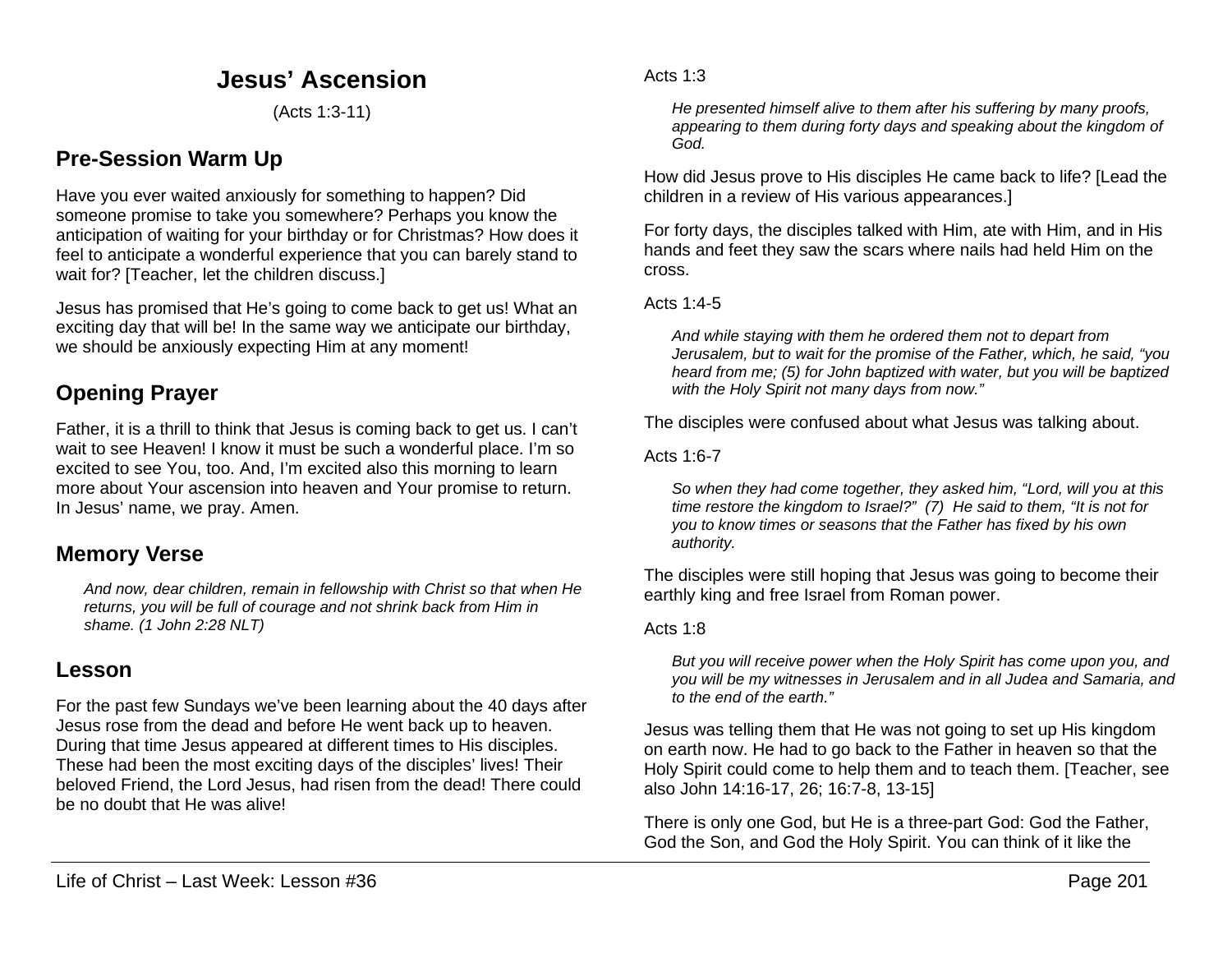corner of the ceiling: there is a wall, another wall, and a ceiling that make up one "corner".

If Jesus had stayed on earth as a human, he could only be in one place at a time. The Holy Spirit can be present everywhere because He is a spirit so He can help everyone all at the same time.

The Spirit gives us comfort, guides us into all truth, reminds us of God's word, gives us the right words to say to others, and fills us with the power to live our lives in a way that pleases God. The power of the Holy Spirit gives us the courage to say "No!" to sin, and "Yes!" to God's way of thinking and acting. If you believe in Jesus, you have the power of the Holy Spirit in your life right now!

As He finished speaking, Jesus went up into the air, right before their eyes!

#### Acts 1:9

*And when he had said these things, as they were looking on, he was lifted up, and a cloud took him out of their sight.*

Imagine the disciple's shock when they saw Jesus going up into the clouds alive! Suddenly He was gone! Even though He had told them He was going, they didn't feel ready to see Him leave. Perhaps they had forgotten that He had promised to come back again.

Jesus will come back suddenly and without warning! It could be during your lifetime. It could be anytime. If you have asked Jesus to come into your life, you have become a child of God and someday you will live with Him forever in heaven!

Will you be glad to see Him when He returns? God wants us to stay in fellowship with Him so that when He comes, we will not be ashamed of ourselves. [Teacher, review the Memory Verse.]

What are some things you don't want to be caught doing when Jesus returns? [Teacher, let the kids discuss this topic: disobeying your dad, being rude to your mother, cheating in a game or on a test at school, being angry with your brother or sister, saying a bad word.]

Jesus could return at any time. When He does, will you be ready for His return? The disciples were amazed when they saw Jesus go up, think how surprising it will be when He comes back!

After the cloud hid Him from sight, the disciples stared at the sky.

#### Acts 1:10-11

*And while they were gazing into heaven as he went, behold, two men stood by them in white robes, (11) and said, "Men of Galilee, why do you stand looking into heaven? This Jesus, who was taken up from you into heaven, will come in the same way as you saw him go into heaven."*

Who were these two men in white robes? (Angels)

Two angels appeared, standing right there beside them and told them Jesus will come back again from heaven in a cloud. Although no one except God knows when this will take place, we do know that God always keeps His promises.

Each day remind yourself that today could be the day of His return! In everything you do, ask yourself, "*Is this what I want Jesus to find me doing when He comes back*?" When you are tempted to think or say or do anything that you know is not pleasing to the Lord, ask the Holy Spirit to give you the strength to say, "*No*!"

Jesus is coming back and He wants us to be ready so that we'll be happy to see Him.

# **Closing Prayer**

Lord Jesus, You are coming soon. I want You to catch me doing something good. We want to be pleasing to You in everything that we think, say, and do. Help us to call upon the power of the Holy Spirit to say, "*No*!" to sin and to continue to live close to You every day. In Jesus' name we pray. Amen.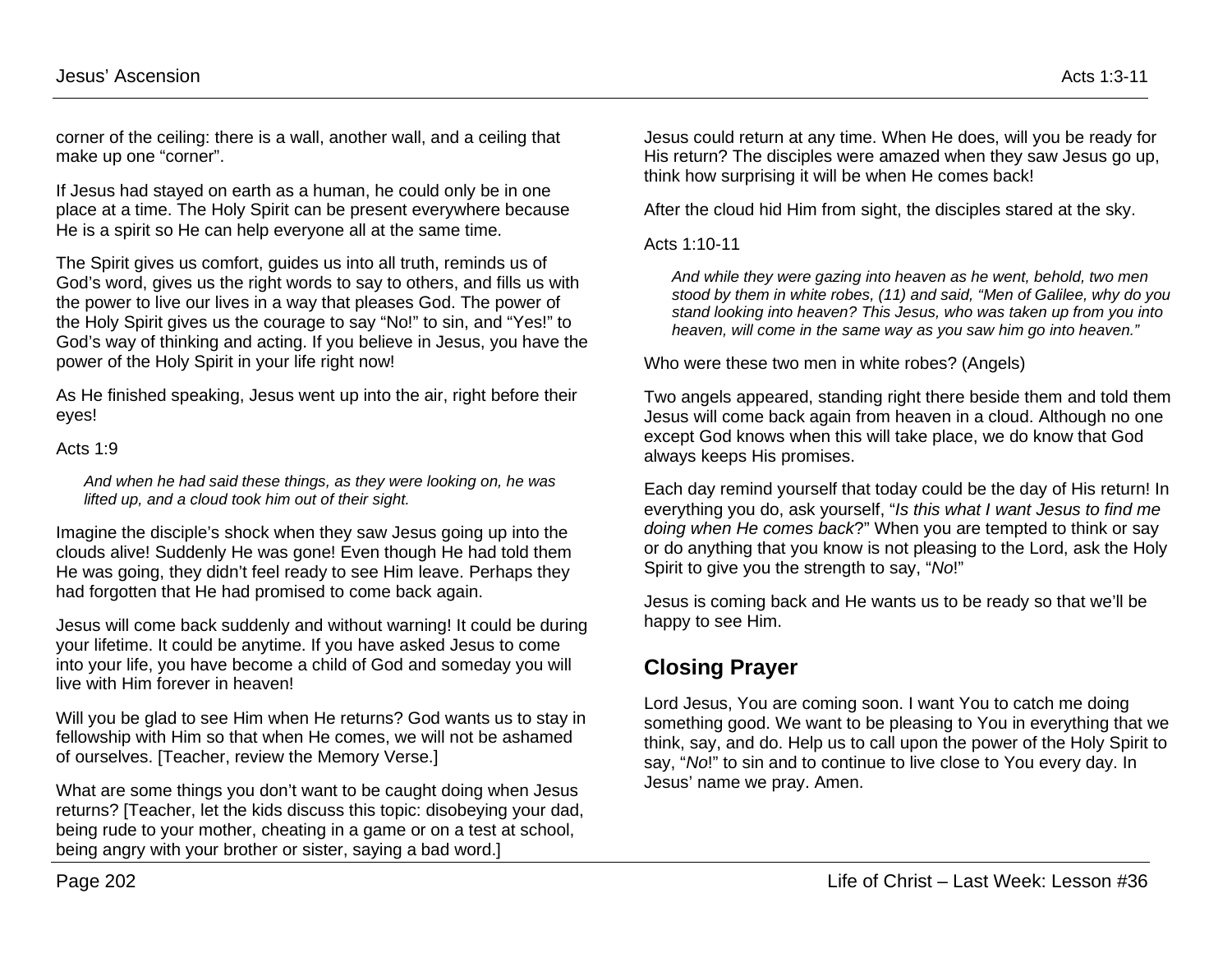### **Learning Activities**

#### **Craft Corner**

*Cloud Cards*: Prepare a cloud-shaped card for each student. On it print in large letters: "*Perhaps today*!" Add 1 John 2:28 in smaller print below the two words. This card could be small enough to be set up "tent style" on a table or large enough to hang on the wall. Encourage the children to use it each day as a reminder of Christ's return so they will choose behavior that would please Him.

#### **Game Center**

*Heaven Concentration*: Prepare 16 identical white clouds for the flannel board or tacky board. On the back, write one of the following messages; use each message twice:

- God is powerful
- No more death
- No crying there
- A city of pure gold
- No night there
- No pain there
- A river clear as crystal
- 12 Gates, each one pearl

Ask a review question, and the child that answers tries to find two matching statements about Heaven. If the pieces match, remove them. If not, replace them and ask the next question.

Or, use the following review questions in another game of your choice:

- 1. Why was the Lord Jesus nailed to a cross? (He gave His life because He was taking the punishment for my sins.)
- 2. How did the disciples feel when they realized Jesus had risen from the dead? (They were excited!)
- 3. How many days did Jesus walk on earth between His resurrection and His ascension? (Forty days.)
- 4. What did Jesus do with His disciples after He rose from the dead? (He talked and ate with them.)
- 5. At first they were terrified and frightened and thought He was a ghost. How did He convince them it really was Him? (He showed them his hands and feet and let them touch Him. Finally he asked for food.)
- 6. Why did the disciples ask Jesus, "*Lord, will You at this time restore the kingdom to Israel*?" (They still thought Jesus was going to become their king and free Israel from Roman power.)
- 7. What did Jesus tell the disciples they would receive when the Holy Spirit came? (Power.)
- 8. Explain the relationship between the Father, Son, and Holy Spirit. (There is only one God, but He is three persons. Like the three states of water.)
- 9. Why was it necessary for Jesus to go back to the Father? (So the Holy Spirit could come. Because Jesus is physical, He could only be in one place at a time. The Holy Spirit can be everywhere at once.)
- 10. Why is it good to have the power of the Holy Spirit? (He gives us courage, boldness, confidence, insight, ability, and authority.)